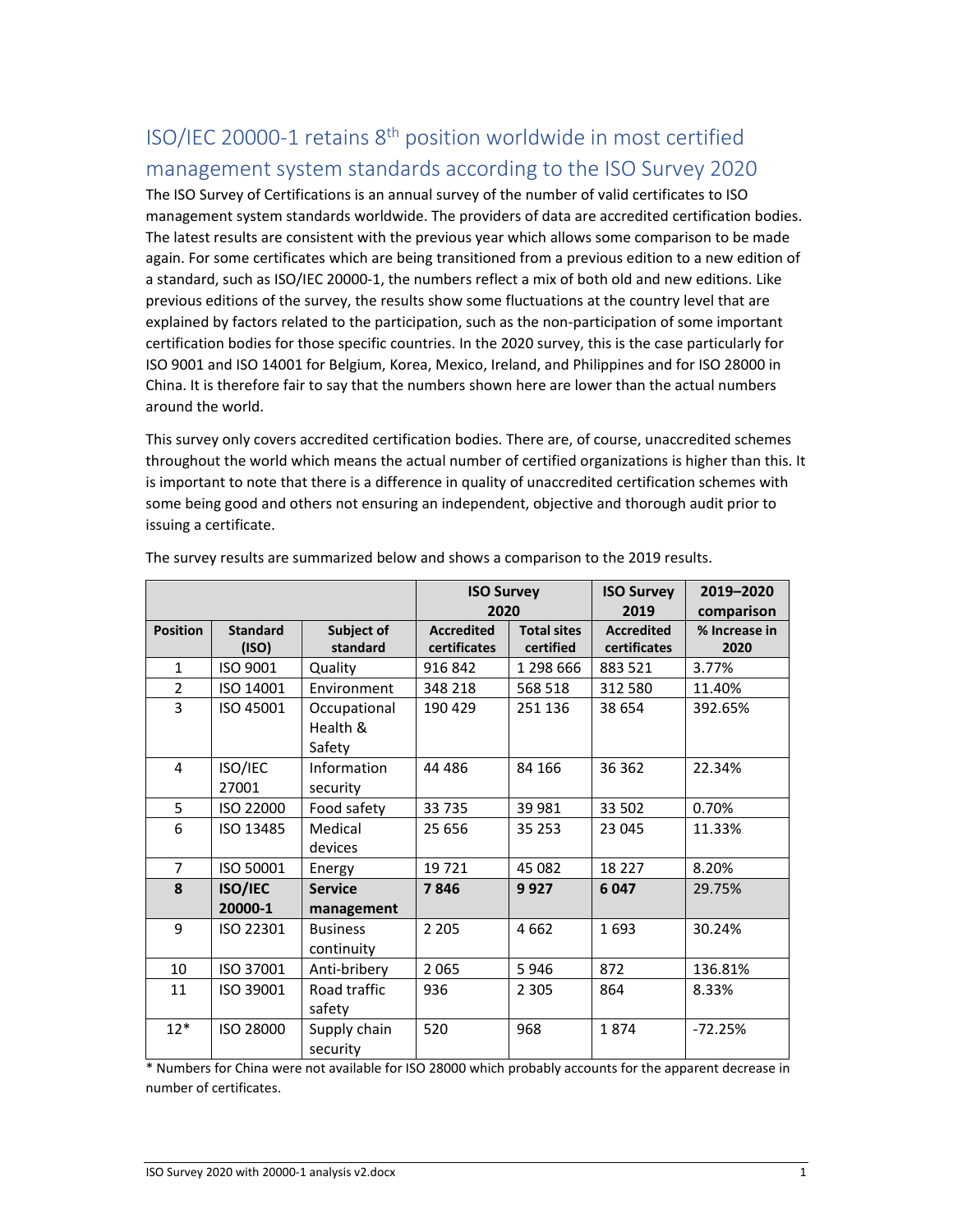## Growth in use of standards including ISO/IEC 20000‐1

The overall results for the ISO Survey 2020 show an increase, from 2019, of approximately 18% of the total number of valid certificates for the 12 ISO management system standards covered in the survey. Part of this is due to the very large increase in the certification to ISO 45001 that was published in 2018. ISO 45001 replaces OHSAS 18001 which was not previously included as it was not an international management system standard.

In the last year, the number of ISO/IEC 20000-1 certificates grew by 29.75%, which is excellent. During a transition of editions, there are usually a few companies that decide not to transition but to drop the certification. This demonstrates good growth even during a transition period. The end date for the transition from the 2011 to the 2018 edition of ISO/IEC 20000-1 certification was extended by six months due to COVID19 from September 2021 to end March 2022, so next year's figures will be of interest.

ISO/IEC 20000‐1 joined the ISO Survey in 2015 when there were 2778 certificates and has almost trebled to the 7,846 certificates reported for 2020 as shown in the figure below.



## ISO/IEC 20000‐1 certificates by country

The number of certificates by standard, country and sector can be found on the ISO website (just Google "ISO Survey 2020"). The top countries with over 50 ISO/IEC 20000‐1 certificates are shown below with the remaining 74 countries grouped together giving a total of 87 countries with accredited ISO/IEC 20000‐1 certificates. The dominant country by far is China as was the case in 2019. The top 12 are all the same countries as 2019 although some have moved position slightly. Welcome to four countries who were not on the list in 2019: Austria, Guatemala, Slovenia, and Trinidad and Tobago.

The most common sector is IT with Communications showing as second. There is a lot of missing information on sectors, so using this information for any kind of conclusion is suspect.

| <b>Position</b> | <b>Country</b>                  | <b>Certificates</b> |
|-----------------|---------------------------------|---------------------|
| 1               | China                           | 5,461               |
| $\mathcal{P}$   | <b>United States of America</b> | 239                 |
| 3               | Spain                           | 189                 |
| 4               | India                           | 187                 |
| 5               | Italy                           | 154                 |
| 6               | United Kingdom                  | 144                 |